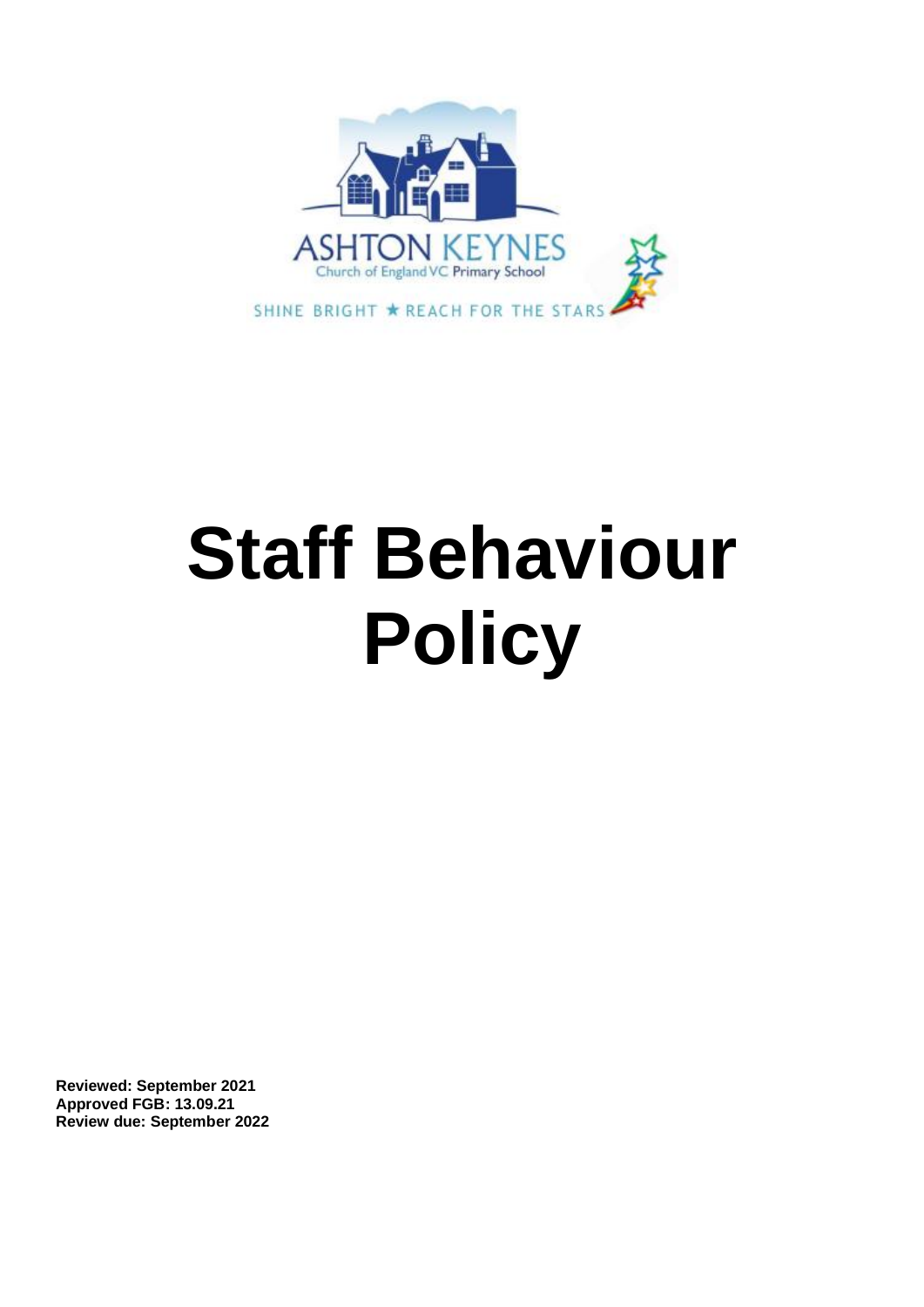# **Staff Behaviour Policy**

This document provides a guide for adults working and volunteering in

# Ashton Keynes C of E Primary School

# regarding acceptable and desirable conduct to **safeguard both adults and pupils.**

| Policy agreed (date):                              | September 2020      |
|----------------------------------------------------|---------------------|
| Policy published (including on website)<br>(date): | 13th September 2020 |
| Next review (date):                                | September 2021      |

| <b>Key Personnel</b>                                   |                                                                          |                 |                                                                                                                                                    |  |  |  |
|--------------------------------------------------------|--------------------------------------------------------------------------|-----------------|----------------------------------------------------------------------------------------------------------------------------------------------------|--|--|--|
| <b>Role</b>                                            | <b>Name</b>                                                              | Tel.            | Email                                                                                                                                              |  |  |  |
| <b>Headteacher</b>                                     | <b>Mrs Samantha Saville</b>                                              | 01285<br>861436 | s.saville@ashtonkeynes.wilts.sch.uk                                                                                                                |  |  |  |
| <b>Designated</b><br><b>Safeguarding</b><br>Lead (DSL) | Mrs Samantha Saville                                                     | 01285<br>861436 | s.saville@ashtonkeynes.wilts.sch.uk                                                                                                                |  |  |  |
| <b>Deputy DSL(s)</b><br>(DDSL)                         | Mr Dan Hockaday<br>Miss Sarah Igoe<br>Mrs Anna O'Neill<br>Mrs Jade Smith | 01285<br>861436 | d.hockaday@ashtonkeynes.wilts.sch.uk<br>s.igoe@ashtonkeynes.wilts.sch.uk<br>a.boase@ashtonkeynes.wilts.sch.uk<br>j.smith@ashtonkeynes.wilts.sch.uk |  |  |  |
| <b>Designated</b><br>governor for<br>safeguarding      | <b>Mrs Michele Collier-</b><br><b>Bromelow</b>                           | 01285<br>861436 | chair@ashtonkeynes.wilts.sch.uk                                                                                                                    |  |  |  |
| Chair of<br>Governors                                  | <b>Mrs Michele Collier-</b><br><b>Bromelow</b>                           | 01285<br>861436 | chair@ashtonkeynes.wilts.sch.uk                                                                                                                    |  |  |  |

#### **The key safeguarding responsibilities within each of the roles above are set out in Keeping Children Safe in Education 2021**

| <b>Designated Officer for Allegations</b>                                  |                                |  |
|----------------------------------------------------------------------------|--------------------------------|--|
| <b>Children's Social Care referrals:</b>                                   | 01225 713 945                  |  |
| Multi-Agency Safeguarding Hub (MASH):<br>Out of hours:                     | 0300 456 0108<br>0300 456 0100 |  |
| If you believe a child is at immediate risk of significant harm or injury, |                                |  |

you **must** call the police on 999.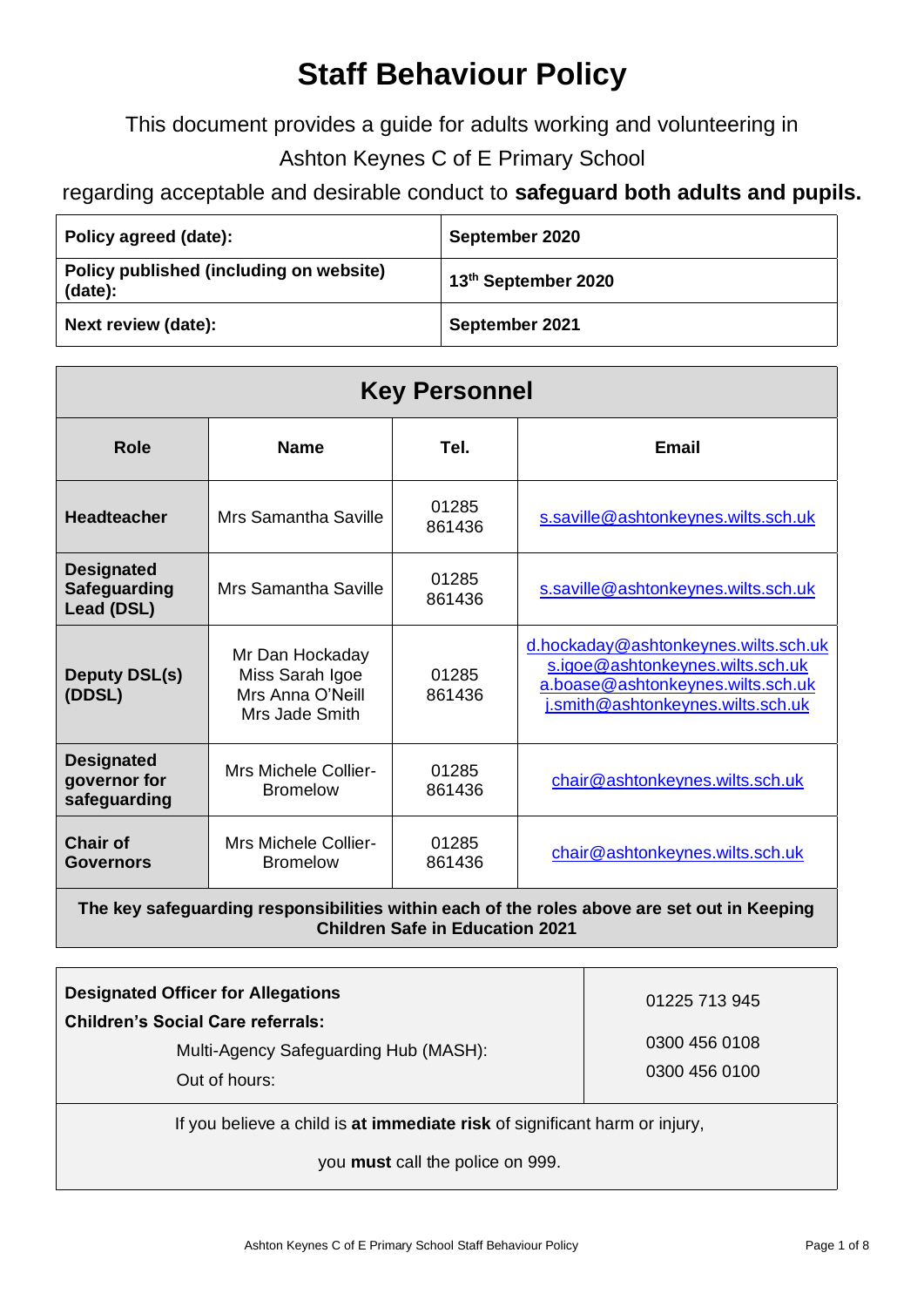## **Introduction**

Ashton Keynes C of E Primary School is committed to providing positive academic, social and emotional outcomes for our children, underpinned by a strong safeguarding ethos. We are equally committed to the welfare of our staff, who are expected to adhere to the highest standards of professional behaviour to maintain confidence and respect of the general public and colleagues.

The governors will make sure that this policy reflects national and local requirements to protect and support the children and adults in our school.

We will fulfil our local and national responsibilities as laid out in the following key documents:

- Working Together to Safeguard Children (2018)
- Keeping Children Safe in Education (2021)
- The Procedures of Safeguarding Vulnerable People Partnership
- Non-statutory interim guidance: [COVID-19: safeguarding in](https://www.gov.uk/government/publications/covid-19-safeguarding-in-schools-colleges-and-other-providers/coronavirus-covid-19-safeguarding-in-schools-colleges-and-other-providers) [schools, colleges and other](https://www.gov.uk/government/publications/covid-19-safeguarding-in-schools-colleges-and-other-providers/coronavirus-covid-19-safeguarding-in-schools-colleges-and-other-providers)

This policy:

- is based on the Guidance for Safer Working Practice for those working with children and young people in education settings (May 2019 with April 2020 Addendum).
- aims to provide a quide for adults about acceptable and desirable conduct to ensure that staff maintain safe working practice and so **safeguard both children and adults.**
- does not provide a complete checklist of appropriate behaviour for staff in every circumstance. Staff must make judgements about their behaviour to secure the best interests and welfare of the children in their charge and, in so doing, will be seen to be acting reasonably.

In *very exceptional* circumstances where a member of staff believes it is the best interest of a child to breach these guidelines, that person **must** tell the headteacher of the justification for any proposed, or action already taken, at the earliest opportunity. The headteacher will make a written record of that discussion including any areas of disagreement and actions taken.

### **Scope**

This policy is consistent with all other policies adopted by the governors and should be read alongside the **Child Protection and Safeguarding policy and the Staff Code of Conduct** as well as the following documents relevant to the safety and welfare of our children:

| Relationship, Sex and Health<br>education (RSHE 2021) | <b>Complaints Policy</b><br>٠   | Teaching and Learning Policy          |
|-------------------------------------------------------|---------------------------------|---------------------------------------|
| <b>Equality Statement</b>                             | Whistleblowing policy           | <b>SEND Policy</b>                    |
| <b>Behaviour Policy</b>                               | <b>Health and Safety Policy</b> | Online/E - Safety Policy<br>$\bullet$ |
| <b>Physical Restraint Policy</b>                      | <b>Safer Recruitment Policy</b> | Intimate Care Policy<br>٠             |
| <b>Record Keeping Policy</b>                          |                                 |                                       |

#### **This policy applies to all staff and volunteers working at our school.**

For the purposes of this policy:

- 'Staff' refers to all those working at the school, full time or part time, in a paid or voluntary capacity.
- 'Volunteer' is a person who performs an activity that involves spending time, unpaid in this school (except for approved expenses).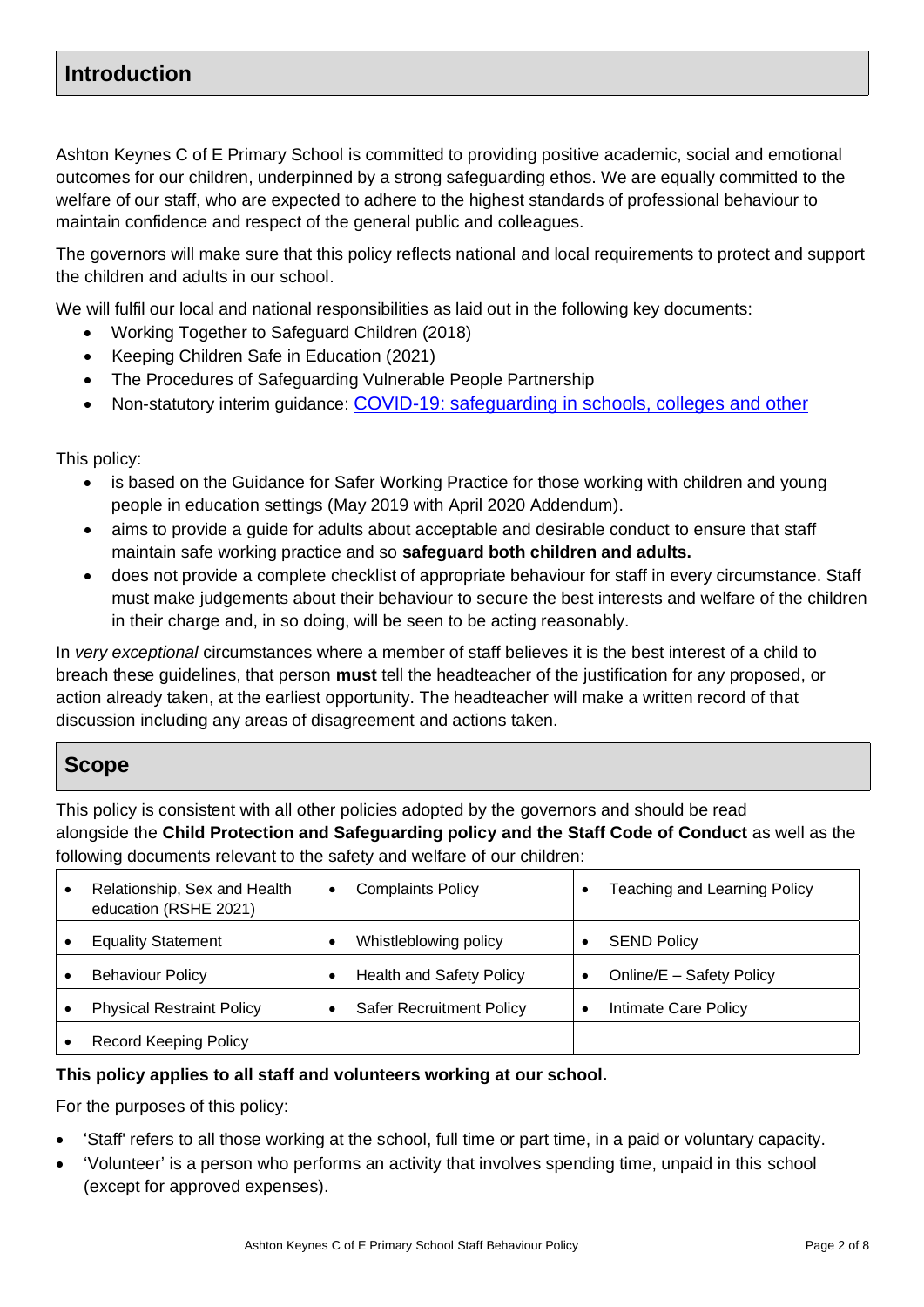- A 'position of trust' is one in which one party is in a position of power or influence over another, due to their work or the nature of their activity.
- 'Child' refers to all children up to the age of 18. All adults are in positions of trust in relation to every child (and student over the age of 18) at our school.
- **It does not apply to** employees of external contractors and providers of services (e.g. contract cleaners). Such staff are covered by the relevant Code of Conduct of their employing body.

# **Expectations**

All staff:

- are familiar with this policy and have an opportunity to contribute to its review.
- understand their responsibilities to safeguard and promote the welfare of children.
- are aware that failure to meet the standards of behaviour and conduct in this policy may result in disciplinary action. This includes dismissal, criminal action and/or other proceedings including barring by the Disclosure & Barring Service (DBS) from working in regulated activity.

# **Mandatory Procedures**

#### **Confidentiality**

The sorting and processing of personal information is governed by GDPR (General Data Protection Regulations 2018) - see Data Protection Policy 2019

Child records are shared with those who have a professional need to see them. When staff have access to confidential information about colleagues, children or their parents/carers, the staff must treat such information in a sensitive and confidential way, sharing it only in the interests of a child and when legally permitted to do so.

Governors and trustees should not routinely access child records. Exceptions to this would be for the purpose of an investigation in line with the school's complaint policy and procedures.

Staff, governors and trustees will not use their position to gain access to information for their own advantage and/or a child's or family's detriment.

If a member of staff is concerned that a child is being abused, is at risk of being abused or may have been abused in the past, they will follow the agreed procedure set out in the flowchart 'What to do if you are worried about a child', displayed in the staff room/staff cloakrooms(on the back of the toilet doors) See Safeguarding and Child Protection Policy September 2021.

If a member of staff is ever in any doubt about whether to share information or not, they should get advice from the designated safeguarding lead.

#### **Staff relationships with children and parents**

#### **Staff responsibilities**

All staff know that:

• they are in positions of trust in relation to all children (and students over the age of 18) on roll. They ensure that the power imbalance is never used for personal advantage or gratification. They avoid behaviour which might be interpreted by others as an abuse of the position of trust, and report any incident with this potential to the manager. This includes sharing personal contact details with children or families.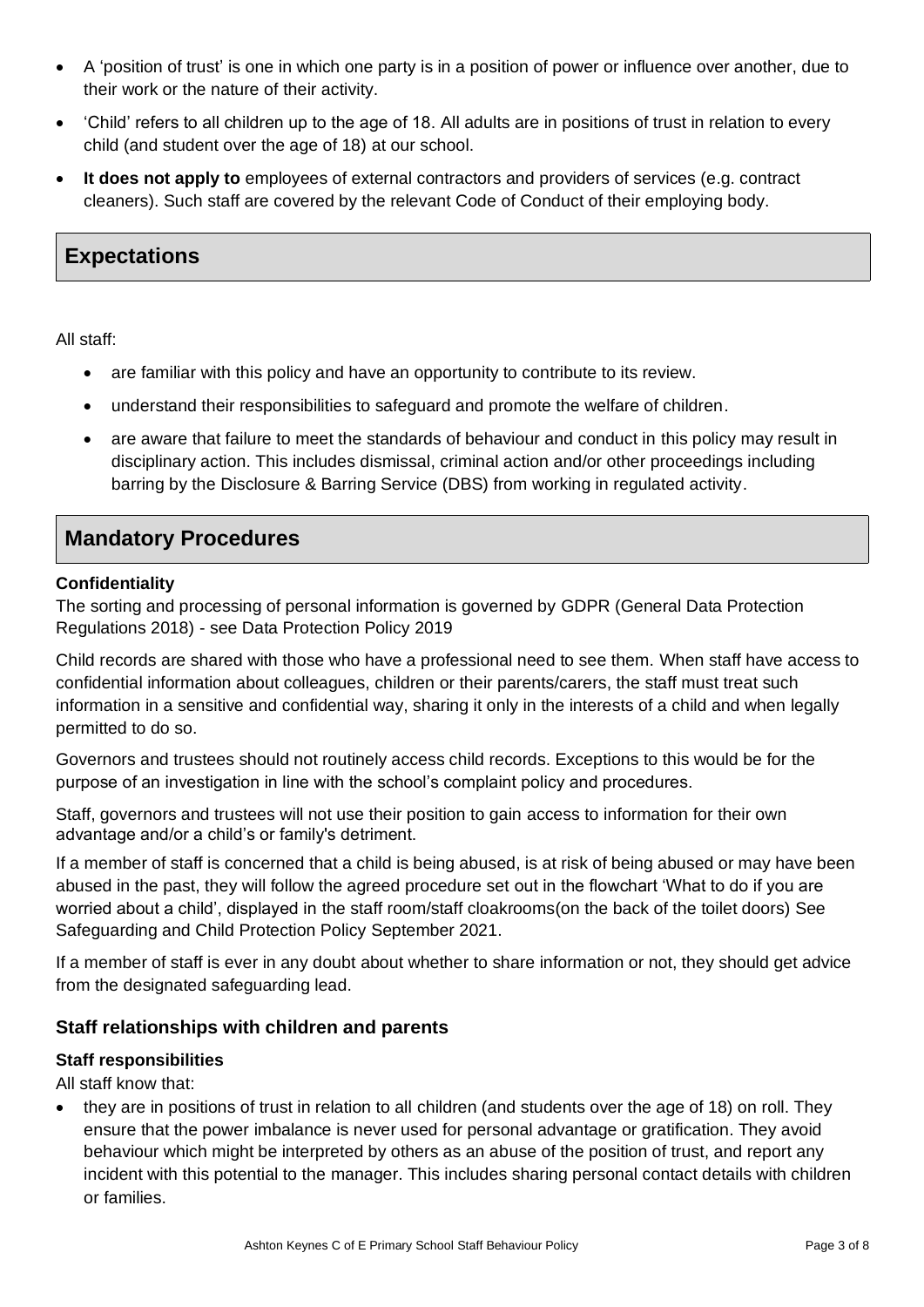- they have a legal duty to protect the interests of children and accept the obligations inherent in that responsibility.
- they must not establish or seek to establish social contact with children to secure a friendship or to pursue or strengthen a relationship.
- they must inform the Headteacher of any pre-existing (prior to the member of staff or child starting at the school) or new relationship with a child or close family member, which they feel, might compromise the school or their own professional standing.
- they should disclose any relationship or association (in the real world or online) that may impact on the school's ability to safeguard pupils.
- it is an offence (Sexual Offences Act 2003) for a member of staff in a position of trust to engage in **any** form of sexual activity with a child under the age of 18.

Certain behaviours are at odds with a position of trust. These include, but are not limited to:

- Harassment or discrimination based on any characteristic protected by the Equality Act 2010
- Loss of personal civility including, personal attacks or insults, displays of temper (such as throwing objects), unwanted physical contact (pushing, shoving, hitting) or the threat of the same.
- Staff must not swear, blaspheme or use offensive language in front of pupils, nor use language which is discriminatory and demeaning in any way.

Such behaviours are disciplinary offences and may be referred to Local Authority and/or the police.

#### **Communication with children and parents, including social contact outside of the workplace**

Staff must use their professional judgement when requesting or accepting any social contact (including through social media). This means that they must:

- not accept any request from pupils for contact via any social media platform.
- make a judgement about whether to maintain the connection in any cases where contacts were made before the child started at the school (e.g. teacher being friend with a parent). Staff must discuss any decision to maintain such contact with the Headteacher.

We acknowledge that staff may have friendships and social contact with parents of children outside of school. Staff will not engage in conduct outside work that could damage their professional reputation or the reputation of the school community.

Any contact between staff and children and/or parents that is deemed to bring the school into disrepute or that might lead a reasonable person to question the staff member's motivation or intentions will always be investigated and could lead to disciplinary action.

Staff must not make sexual innuendos or any comments of a sexual nature to any pupil (other than in the context of sex and relationship education in the PSHE curriculum), nor make any comments trivialising alcohol or drug abuse.

Occasionally, pupils may develop an infatuation for a member of staff. In such situations, the advice of the Head/Deputy Head must be sought. Staff should deal with these situations sensitively and appropriately to maintain the dignity and safety of all concerned. They should remain aware, however, that such infatuations carry a high risk of words or actions being misinterpreted and should therefore make every effort to ensure that their own behaviour is beyond reproach.

Staff must inform the Headteacher of any proposed or pre-existing arrangements between them and the families of children on roll that take place outside school e.g. baby-sitting, sports coaching, music tuition.

Staff are advised to wait until after an ex-pupil's 18th birthday before accepting any request on social media.

#### **Gifts, rewards, favouritism and exclusion**

Staff must:

• declare any gift they receive from a parent or child. This does not include small tokens of appreciation such as at Christmas or the end of the year.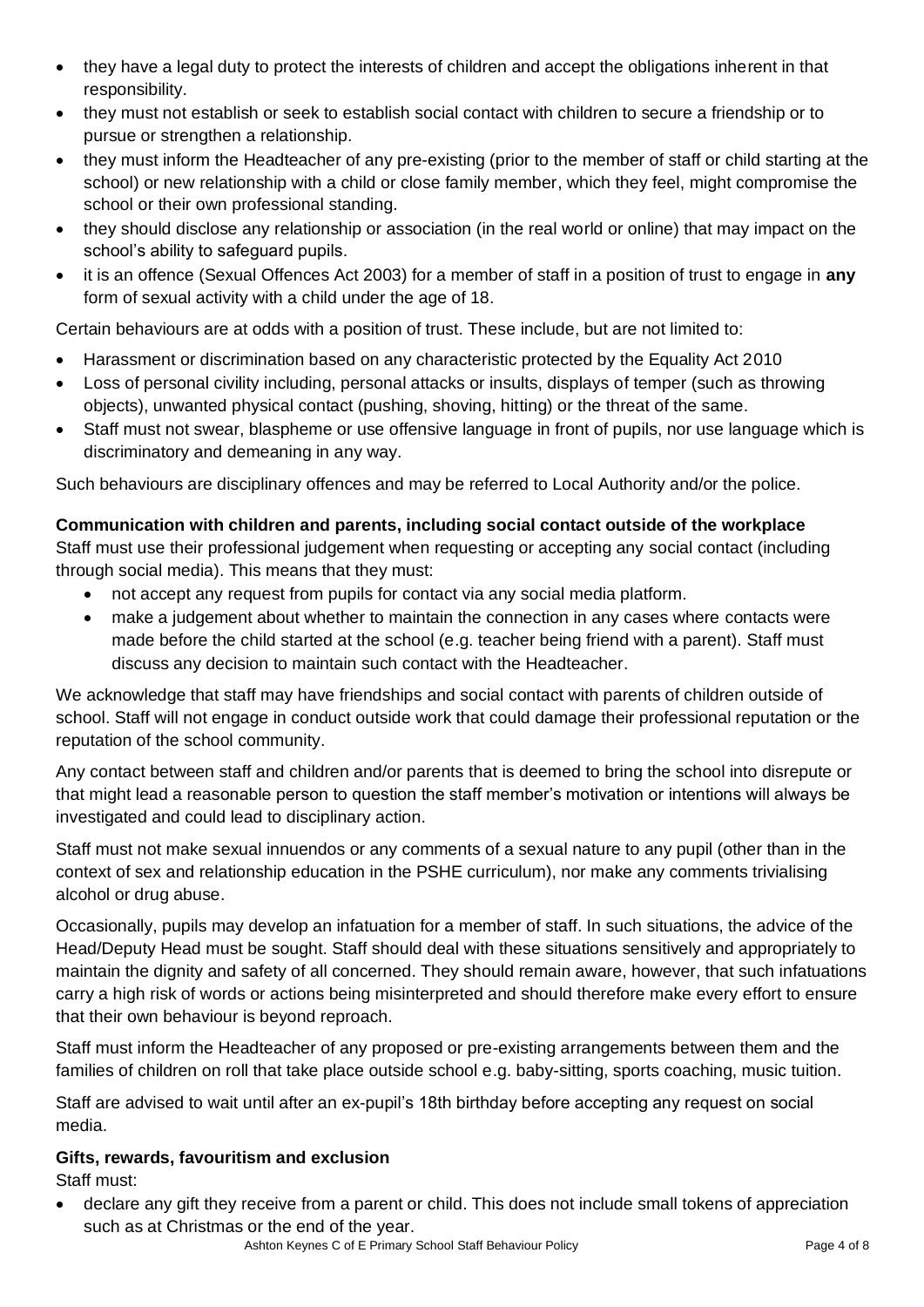- not give gifts to individual children. Any rewards or treats will be given only as part of the school's agreed behaviour or any other agreed policy e.g. whole class gifts or behaviour rewards within the class context.
- advise the Headteacher about the offer of any gift or hospitality, from outside or inside the school, which might be interpreted as an attempt to influence staff conduct towards children, parents or other employees.

#### **Physical contact including intimate/personal care and behaviour management**

It is not possible to be specific about the appropriateness of each physical contact, since an action that is appropriate with one child, in one set of circumstances, may be inappropriate in another, or with a different child. Any physical contact will be in response to the child's needs, of limited duration and appropriate to their age, stage of development, gender, background and any agreed support or care plan. The use of physical intervention including the use reasonable force will always be in line with the following policies (Special Needs policy 2020 Supporting children with medical needs policy 2020 Behaviour policy September 2020, Physical Intervention policy/procedures 2020

Staff understand that:

- on a daily basis, it may be entirely appropriate and proper for staff to have physical contact with children and that they do so in ways appropriate to their professional role and in relation to the child's individual needs.
- some children are more comfortable with touch than others and/or may be more comfortable with touch from some adults than others. Whenever possible, adults seek the child's permission before initiating contact and are sensitive to any signs that the child may be uncomfortable *or* embarrassed.
- they have a responsibility to ensure the way they offer comfort to a distressed child is age appropriate.
- they must never touch a child in a way which may represent a misuse of authority or considered indecent.
- physical contact must never be secretive, or for the gratification of the adult.
- they should be aware of cultural or religious views about touching and be sensitive to the issues of gender.

If a member of staff believes that an action by them or a colleague could be misinterpreted, or if an action is observed which is possibly abusive, the incident and circumstances will be immediately reported to the Headteacher/DSL and recorded in writing. If appropriate, the Headteacher will consult with the Designated Officer for Allegations (DOfA).

Staff understand that a child who has suffered previous abuse or neglect may associate physical contact with such experiences. They recognise that such a child may seek out inappropriate physical contact and know to deter the child sensitively to help them to understand the importance of personal boundaries. Staff know that they must never indulge in play that involves rough-and-tumble or fun fights.

Children with disabilities may require more physical contact to assist their everyday learning. The arrangements are understood and agreed by all concerned, justified in terms of the child's needs, consistently applied and open to scrutiny. Staff always allow/encourage children, where able, to undertake self-care tasks independently.

If a child's behaviour presents a serious risk to themselves or others, a robust risk assessment and, where relevant, a physical intervention plan is always put in place and reviewed regularly. In all cases where physical intervention takes place, staff record the incident and subsequent actions and report these to the Headteacher/DSL and the child's parents.

#### **First aid**

Staff adhere to the school health and safety policy, the policy for supporting pupils with medical conditions and for administering first aid or medication.

#### **One to one situations**

Staff carefully consider the welfare needs of children when with them in a one to one situation. All spaces in the school are set up to allow any activity to be easily observed by other staff in the school. Windows and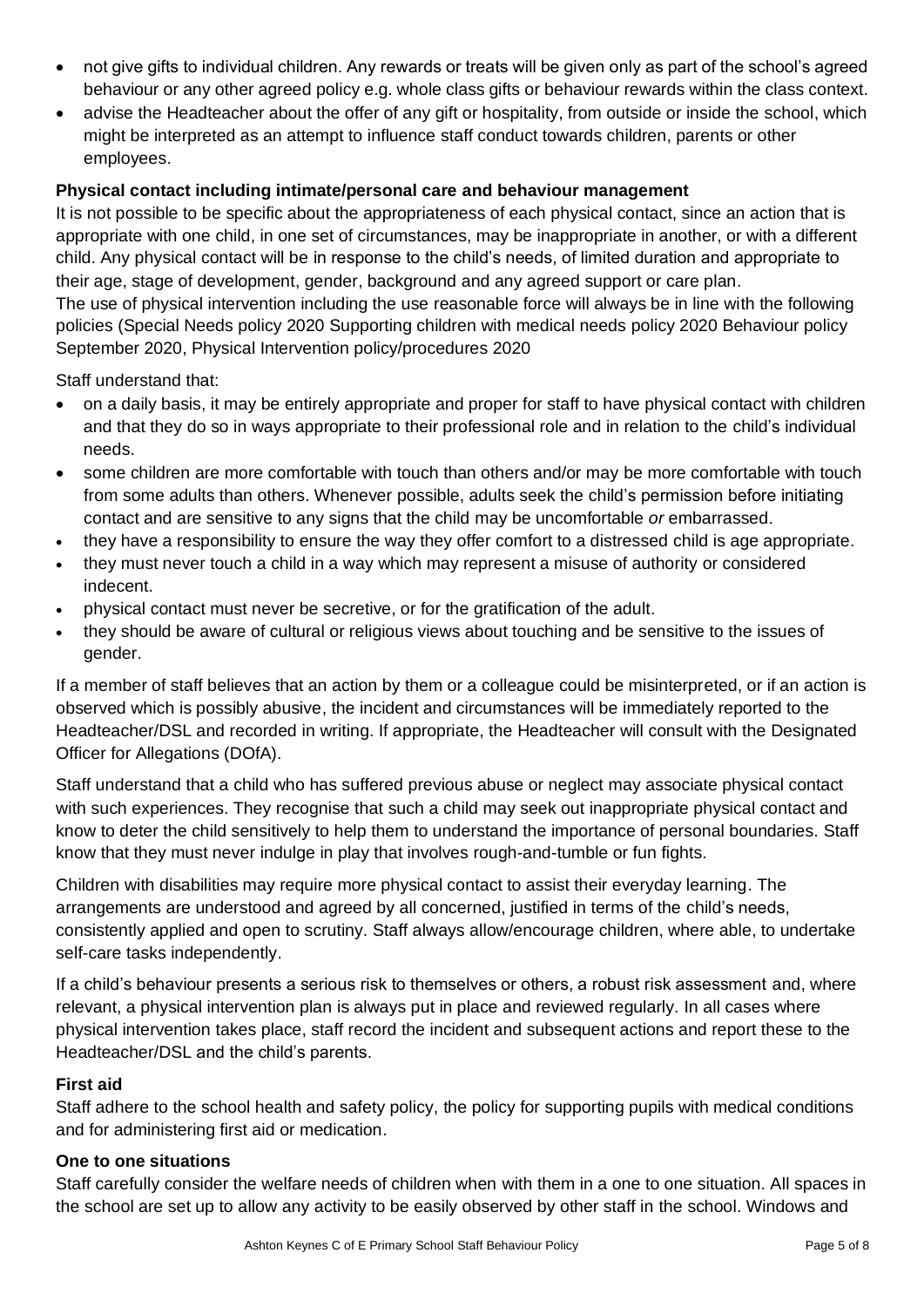doors are kept clear from display materials to allow rooms to be overlooked. Internal doors remain open when practicable. See school lone working procedures/policy September 2019

Children are provided with age/developmentally appropriate advice about managing distressing feelings that may arise during 1-1 situations in school. Staff will record any time a child has appeared upset/angry during a 1-1 session and will report this to their line manager.

**Home visits and transporting children** See school lone working procedures/policy September 2019 All work with children and parents/carers is whenever possible undertaken in the school. There are however occasions where it may be necessary to arrange a home visit e.g. as part of child's induction programme, during changes in operating practice due to a pandemic.

In such situations, these activities will only be undertaken with the knowledge and consent of senior leadership and parents/carers (unless there is a good reason not to, e.g. safeguarding concern). Where possible staff will work in pairs. A risk assessment will be undertaken and school will ensure staff understand the purpose and limitations of their home visit. Any member of staff transporting a child in their own vehicle will:

- have prior written permission/agreement from parents and the school Headteacher
- have the appropriate vehicle insurance for business use
- have the correct ratio of children/adults
- ensure that all passengers wear seat belts
- ensure booster seats are used according to the current legislation

#### **Educational Visits and After-School Activities**

Staff remain in a position of trust during school activities that take place off the school site or out of school hours and so, they will ensure that their behaviour cannot be interpreted as seeking to establish an inappropriate relationship or friendship.

Organisers will conduct risk assessments and adhere to Health and Safety guidelines. Staff/child ratios will be specified and where overnight stays are involved, and the composition of groups of children and the supervising staff will be carefully planned to keep all children and staff safe.

Where out of school activities include overnight stays, careful consideration will be given to sleeping arrangements as part of the planning process. Children, staff and parents will be informed of these arrangements prior to the start of the trip and any proposed changes to the plans will be agreed with senior staff in the school in advance. Staff will not smoke or consume alcohol on any school trip.

Health and Safety arrangements require members of staff to keep colleagues aware of their whereabouts, during an out of school activity. This means staff will always have another adult present in out of school activities, unless otherwise agreed with senior staff in the school.

#### **Staff appearance** (Also applies to online and virtual teaching)

Staff must dress smartly, in clothing appropriate to the role, compliant with professional standards and not likely to be viewed as offensive, revealing or sexually provocative. It should not distract, cause embarrassment or give rise to misunderstanding. Political slogans must be avoided.

Any staff with tattoos that might be viewed as offensive, provocative or likely to give rise to misunderstanding must ensure those tattoos remain covered at all times when that adult is working for the school.

#### **The acceptable use of technologies**

Staff must not engage in inappropriate use of social network sites which may bring themselves, the school, school community or employer into disrepute. Staff should ensure that they adopt suitably high security settings on any personal profiles they may have.

Staff must be circumspect in their use of **all** social media or any other web based presence that they may have, including written content, videos or photographs, and views expressed directly or by association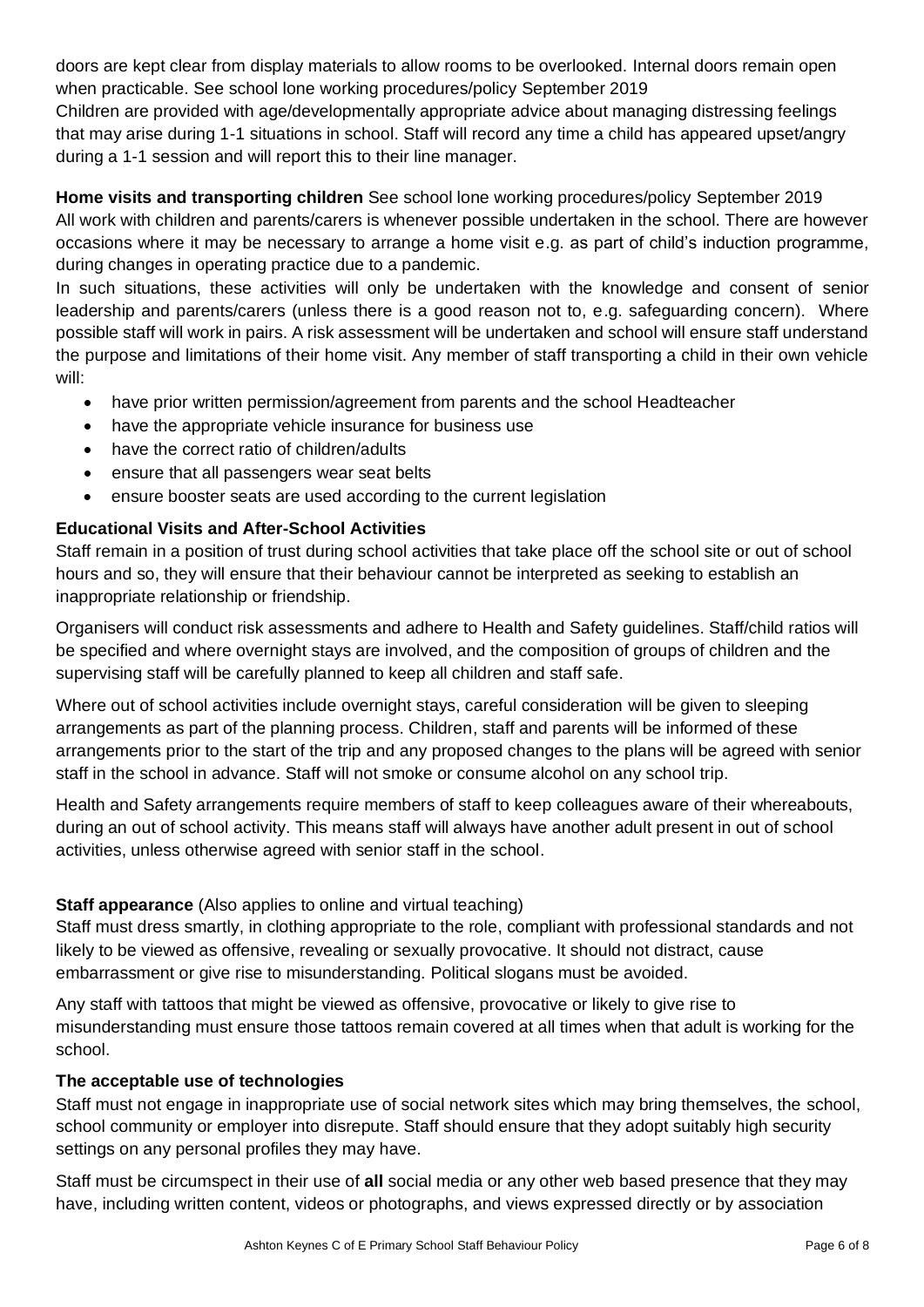with websites/pages or posts established by others (eg 'liking', reposting or forwarding). This includes the use of dating websites where staff could encounter parents or students either with their own profile or acting covertly.

They must consider the long-term implications of any content published by them online, specifically how it might ever have an adverse effect:

- on their reputation as an individual working in an education setting
- their ability to maintain good professional boundaries with parents and with children
- on the reputation of the school.

Staff must not access any content from the internet on personal device during school hours, on the school site, or on a school computer or device at any time that could bring the school into disrepute or that might lead a reasonable person to question the staff member's motivation or intentions.

#### **Exceptional operating circumstances**

If the school is required to change the way we offer our provision to children due to exceptional circumstances e.g. during a pandemic lockdown, staff safeguarding responsibilities to children will continue to apply, in line with the safeguarding policy.

The DSL will ensure staff, children, and families are provided with written:

- temporary changes to procedures for working with children e.g. online.
- timescales for such changes so that all children, families and staff understand when such arrangements will end, and arrangements revert to those in place prior to the events leading to the need for the temporary changes.

#### **Photography and recording**

Staff are not permitted to use their phones, cameras, smart technology, or any device that can be used for photographing or recording children, when on duty for any purpose. Phones are kept in the designated area/agreed place away from children. Any pictures taken of children by the school will be in accordance to the school Mobile phone and camera published procedures (2020).

Staff will not:

- take images of a child's injury, bruising or similar (eg following a disclosure of abuse)
- make audio recordings of a child's disclosure.

**Concerns and allegations against staff (including supply teachers, volunteers and contractors)** If a member of staff is concerned about the behaviour of a person working or volunteering at the school (including contractors), they will follow the agreed procedure set out in the flowchart 'Allegation against adults', displayed in the staff room/staff cloakrooms (back of the toilet doors) See Safeguarding and Child Protection Policy (September 2021).

Ashton Keynes CE Primary School operates a 'low-level' concerns policy in accordance with KCSIE. 'Lowlevel' refers to behaviour that is: inconsistent with expectations set out in this policy, including inappropriate conduct outside of work, and/or does not meet the allegations threshold, or is otherwise not considered serious enough to consider a referral to the DOfA.

All concerns, no matter how small, will be shared responsibly and with the right person, recorded and dealt with promptly and appropriately. This will serve our commitment to create and embed a culture of openness, trust and transparency in which the school's values and expected behaviour set out in this policy are constantly lived, monitored and reinforced by all staff.

'Low-level' concerns could include, but are not limited to:

- being over friendly with children;
- having favourites;
- taking photographs of children on their mobile phone;
- engaging with a child on a one-to-one basis in a secluded area or behind a closed door; or,
- using inappropriate sexualised, intimidating or offensive language.